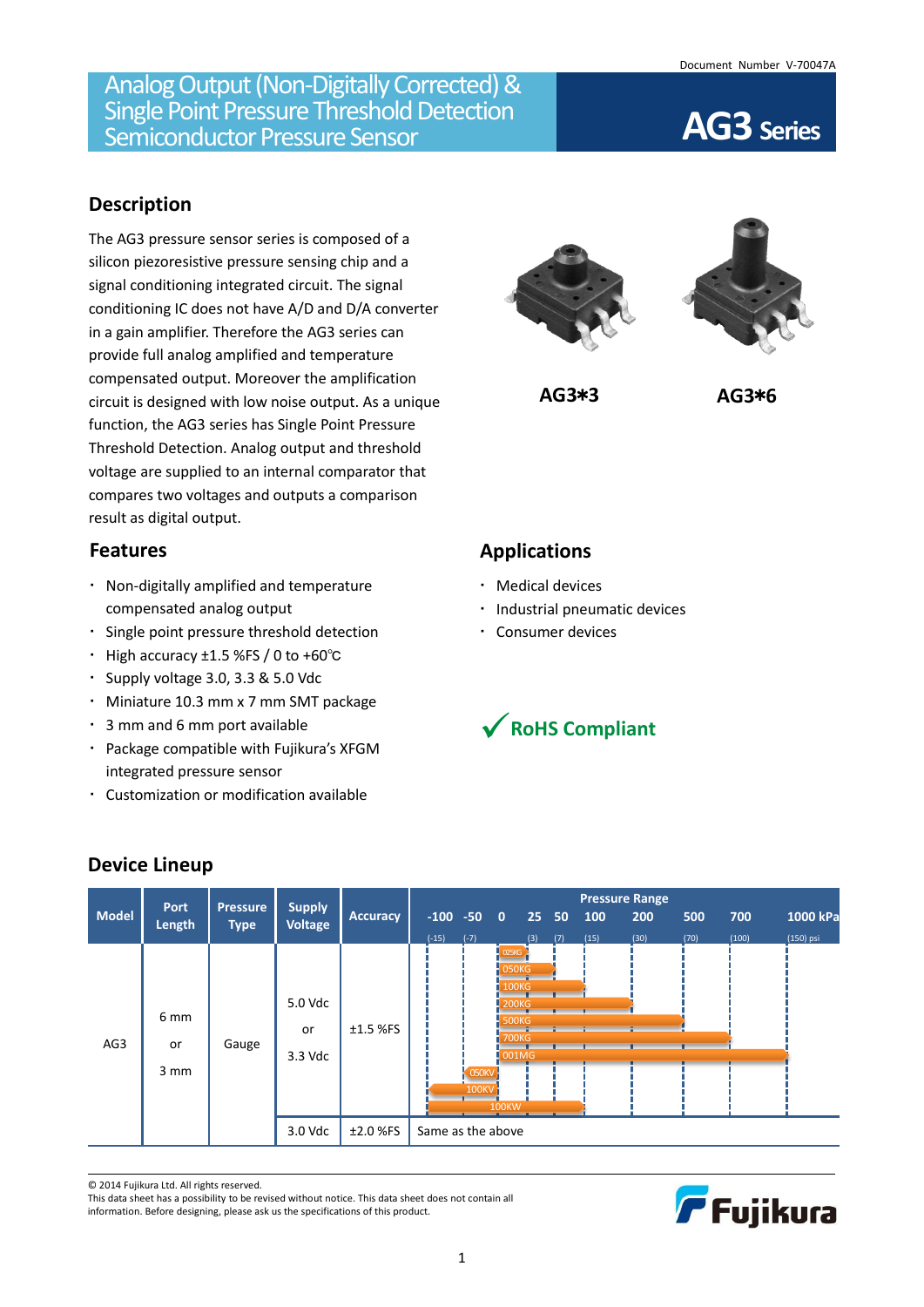

### **Device Name Code**





# **Block Diagram Diagram Output Characteristics**





© 2014 Fujikura Ltd. All rights reserved.

This data sheet has a possibility to be revised without notice. This data sheet does not contain all information. Before designing, please ask us the specifications of this product.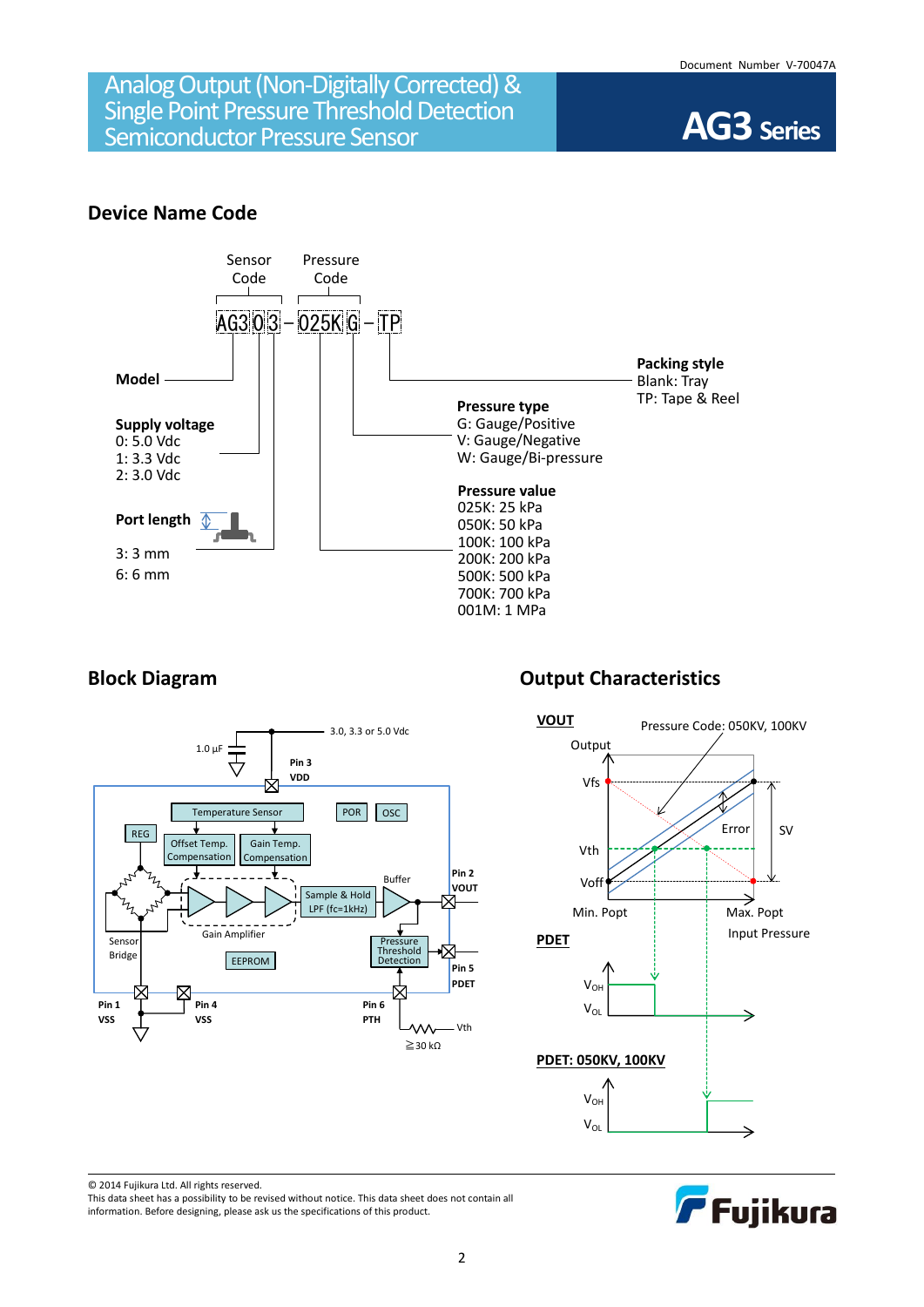## **Absolute Maximum Ratings**

| <b>Item</b>                  | <b>Symbol</b> | Rating                   | Unit   |
|------------------------------|---------------|--------------------------|--------|
| Supply Voltage               | <b>VDDmax</b> |                          | Vdc    |
| Input Voltage                | <b>VIN</b>    | VSS - $0.3$ to VDD + 0.3 |        |
| Load Pressure                | Pmax+         | See Pressure Range Table |        |
| <b>Operating Temperature</b> | Topt          | $-40$ to $+105$          | $\sim$ |
| Storage Temperature          | Tstg          | $-40$ to $+105$          | $\sim$ |

## **General Specifications**

| <b>Item</b>               | <b>Symbol</b> | <b>Sensor Code</b>        |                     |                |             |  |  |  |
|---------------------------|---------------|---------------------------|---------------------|----------------|-------------|--|--|--|
|                           |               | AG30*                     | AG31*               | AG32*          | <b>Unit</b> |  |  |  |
| Supply Voltage            | <b>VDD</b>    | $5.0+0.25$                | $3.3 \pm 0.165$     | $3.0 \pm 0.15$ | Vdc         |  |  |  |
| Type of Pressure          |               | Gauge pressure            |                     |                |             |  |  |  |
| Pressure Media            |               |                           | Non-corrosive gases |                |             |  |  |  |
| Compensated Temperature   |               | $0$ to $+60$              |                     |                |             |  |  |  |
| <b>Operating Humidity</b> | Hopt          | 30 to 85 (non-condensing) |                     |                |             |  |  |  |
| <b>Storage Humidity</b>   | <b>Hstg</b>   | 30 to 85 (non-condensing) |                     |                |             |  |  |  |

### **Pressure Range**

| <b>Item</b>                    |        |         | <b>Pressure Code</b> |        |              |              |         |         |                               |        | Unit         |              |     |
|--------------------------------|--------|---------|----------------------|--------|--------------|--------------|---------|---------|-------------------------------|--------|--------------|--------------|-----|
|                                |        | 'Symbol | 025KG                | 050KG  | <b>100KG</b> | <b>200KG</b> |         |         | 500KG   700KG   001MG   050KV |        | <b>100KV</b> | <b>100KW</b> |     |
| Absolute Maximum Load Pressure | Pmax+  |         | $+50$                | $+100$ | $+200$       | $+400$       | $+1000$ | $+1400$ | $+150$                        | $+100$ | $+200$       | $+200$       |     |
|                                |        | ' Min.  | 0                    |        |              |              |         | u       |                               | $-50$  | $-100$       | $-100$       | kPa |
| <b>Measurement Pressure</b>    | 'Popt, | Max.    | $+25$                | $+50$  | $+100$       | $+200$       | $+500$  | $+700$  | $+1000$                       |        |              | $+100$       |     |

# **Electrical Characteristics** Load resistor RL =∞, Ambient temperature Ta = 25<sup>°</sup>C

| <b>Sensor Code</b>                 | <b>Item</b>               | <b>Condition</b>                    | <b>Symbol</b> |                          | <b>Unit</b>              |                                                                                                                                                                                                                                        |        |
|------------------------------------|---------------------------|-------------------------------------|---------------|--------------------------|--------------------------|----------------------------------------------------------------------------------------------------------------------------------------------------------------------------------------------------------------------------------------|--------|
|                                    |                           |                                     |               | Min.                     | Typ.                     | Max.                                                                                                                                                                                                                                   |        |
|                                    | Offset Voltage            | Min. Popt, 050KV & 100KV: Max. Popt | Voff          | 0.1325                   | 0.2                      |                                                                                                                                                                                                                                        | $\vee$ |
|                                    | <b>Full Scale Voltage</b> | Max. Popt, 050KV & 100KV: Min. Popt | Vfs           | 4.6325                   | 4.7                      | 0.2675<br>4.7675<br>$+1.5$<br>$+0.0675$<br>6<br>0.3405<br>3.0405<br>$+1.5$<br>$+0.0405$<br>5<br>0.204<br>2.904<br>$+2.0$<br>$+0.054$<br>5.<br>$0.9 \times VDD$<br>$\overline{a}$<br>$0.1 \times VDD$<br>$\overline{\phantom{a}}$<br>50 | v      |
| AG30*                              | Span Voltage              | Min. to max. Popt                   | <b>SV</b>     |                          | 4.5                      |                                                                                                                                                                                                                                        | $\vee$ |
| $VDD = 5.0$ Vdc                    |                           | 0 to $60^{\circ}$ C                 | Error         | $-1.5$                   | $\overline{\phantom{a}}$ |                                                                                                                                                                                                                                        | %FS    |
|                                    | Accuracy                  |                                     |               | $-0.0675$                | $\overline{\phantom{a}}$ |                                                                                                                                                                                                                                        | $\vee$ |
|                                    | <b>Supply Current</b>     |                                     | Ic            | $\blacksquare$           | $\sim$                   |                                                                                                                                                                                                                                        | mAdc   |
|                                    | <b>Offset Voltage</b>     | Min. Popt, 050KV & 100KV: Max. Popt | Voff          | 0.2595                   | 0.3                      |                                                                                                                                                                                                                                        | $\vee$ |
|                                    | <b>Full Scale Voltage</b> | Max. Popt, 050KV & 100KV: Min. Popt | Vfs           | 2.9595                   | 3.0                      |                                                                                                                                                                                                                                        | $\vee$ |
| AG31*                              | Span Voltage              | Min. to max. Popt                   | <b>SV</b>     |                          | 2.7                      |                                                                                                                                                                                                                                        | v      |
| $VDD = 3.3$ Vdc                    |                           | 0 to $60^{\circ}$ C                 |               | $-1.5$                   |                          |                                                                                                                                                                                                                                        | %FS    |
|                                    | Accuracy                  |                                     | Error         | $-0.0405$                | $\overline{\phantom{a}}$ |                                                                                                                                                                                                                                        | v      |
|                                    | <b>Supply Current</b>     |                                     | Ic            |                          |                          |                                                                                                                                                                                                                                        | mAdc   |
|                                    | <b>Offset Voltage</b>     | Min. Popt, 050KV & 100KV: Max. Popt | Voff          | 0.096                    | 0.15                     |                                                                                                                                                                                                                                        | V      |
|                                    | <b>Full Scale Voltage</b> | Max. Popt, 050KV & 100KV: Min. Popt | Vfs           | 2.796                    | 2.85                     |                                                                                                                                                                                                                                        | v      |
| AG32*                              | Span Voltage              | Min. to max. Popt                   | <b>SV</b>     |                          | 2.7                      |                                                                                                                                                                                                                                        | $\vee$ |
| $VDD = 3.0$ Vdc                    |                           |                                     |               | $-2.0$                   |                          |                                                                                                                                                                                                                                        | %FS    |
|                                    | Accuracy                  | 0 to $60^{\circ}$ C                 | Error         | $-0.054$                 | $\overline{a}$           |                                                                                                                                                                                                                                        | v      |
|                                    | <b>Supply Current</b>     |                                     | Ic            | $\blacksquare$           | $\overline{a}$           |                                                                                                                                                                                                                                        | mAdc   |
|                                    | Type of Output            |                                     | <b>PDET</b>   |                          | CMOS                     |                                                                                                                                                                                                                                        |        |
|                                    | Threshold Input to PTH    |                                     | Vth           | $0.1 \times VDD$         | $\blacksquare$           |                                                                                                                                                                                                                                        | $\vee$ |
|                                    | Input Impedance of PTH    |                                     | Zin           | 1                        |                          |                                                                                                                                                                                                                                        | MΩ     |
|                                    |                           | VOUT < Vth                          | $V_{OH}$      | $0.9 \times VDD$         | $\blacksquare$           |                                                                                                                                                                                                                                        | v      |
|                                    | <b>Output from PDET</b>   | VOUT≧Vth                            | $V_{OL}$      |                          |                          |                                                                                                                                                                                                                                        | v      |
|                                    | Pressure Hysteresis       |                                     | Phys          | $\blacksquare$           | $0.05 \times VDD$        |                                                                                                                                                                                                                                        | V      |
| Pressure<br>Threshold<br>Detection | <b>Response Time</b>      | for reference                       | tr            | $\sim$                   | 2                        |                                                                                                                                                                                                                                        | msec.  |
| Common                             | <b>Load Resistor</b>      | VOUT - VSS or VDD - VOUT            | <b>RL</b>     | 9.5                      |                          |                                                                                                                                                                                                                                        | kΩ     |
|                                    | Load Capacitance          | <b>VOUT - VSS</b>                   | <b>CL</b>     | $\overline{\phantom{a}}$ | $\omega$                 |                                                                                                                                                                                                                                        | pF     |

© 2014 Fujikura Ltd. All rights reserved.

This data sheet has a possibility to be revised without notice. This data sheet does not contain all information. Before designing, please ask us the specifications of this product.